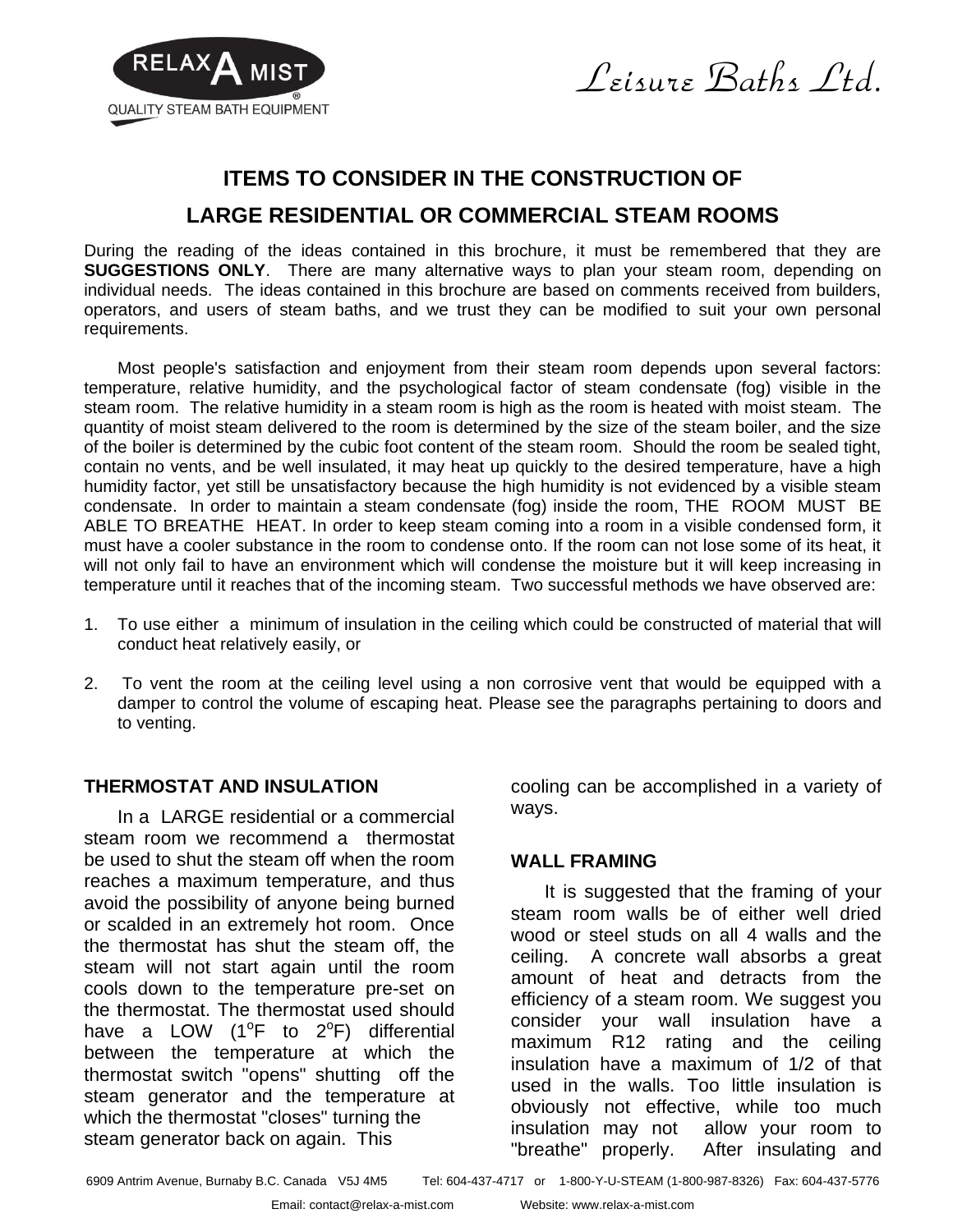before the finished walls and ceiling are applied, we suggest installing a vapour barrier of 6 mill poly.

# **INTERIOR FINISH**

It is suggested that the interior walls could have one of three finishes: ceramic tile, a plastic laminate (e.g. Formica), or a product simulating tile (e.g. Ceramalite). A base for these wall finishes could be a cement board (Wonderboard or a similar product) or a waterproof plywood. Ceramic tile should be grouted with care and we suggest the grout be sealed after it has thoroughly dried. "Ceramalite" or a plastic laminate should have all joints sealed with a silicone containing an anti-fungus agent. If a contact cement is used, it should be able to withstand temperatures of up to  $100^{\circ}$ C (212°F) without releasing. Some rooms have had cedar installed as a wall and ceiling finish. To our knowledge, this has not been entirely satisfactory as the cedar is difficult to seal because of the number and type of joints, and the tendency of fungus to grow in hot moist cracks. It has a great tendency to swell, and some people find it's odour very "strong" when moist.

# **DOORS**

In a residence the door could be a hinged "shower" type or a commercial "store front" style aluminium door and frame (in a commercial room a commercial door is definitely recommended and opens outward) with either a plastic or an armour plate glass inside the aluminium door frame. There should be no opening down either side or the top of the door which could allow steam to escape, but the bottom should have a minimum 3/4" to a maximum 1" clearance. This bottom clearance could be the lower vent if the room is to be vented near the ceiling as suggested above. A wooden door has not been found to be satisfactory as the high humidity of a steam room causes the wood to swell continuously.

## **VENTING**

Some large residential and/or commercial steam rooms require the safety factor of venting so that oxygen can be infused into the room to facilitate breathing. This is also important where a room does not "breathe heat" to allow the steam to condense into visible vapour. In these cases, it is suggested that a non corrosive vent (i.e. aluminium) be installed at the ceiling level. The opening at the bottom of the door, as previously mentioned, could provide the air inlet, while an adjustable damper installed in the vent could maintain the optimum passage of air. The vent damper should be able to be adjusted ONLY AFTER the removal of the grille covering the vent opening. In almost every installation there is no fan required if the vent pipe rises adequately. The vent damper will have to be adjusted to the needs of the individual room so that enough but not too much heat is allowed to leave.

# **BENCHES**

It is recommended that the benches be closed in, as it is not normally necessary to heat and steam under them. Where the benches are not closed in, they may be made of cedar or other wood material and be free standing. If they are of a wood material, care must be taken with the cleaning. A hot moist area can easily encourage a fungus growth in the cracks as is the case where wood is used on walls and ceiling.

Where benches are closed in, cement block construction, or steel stud bench framing should be used, as wood can shrink when drying and sometimes cause problems like cracked tile etc. Closed in (solid) benches properly sealed may be covered with any of the suggested wall finishes, and may provide a dry environment for your steam generator. Should a closed-in bench

be used, it should be insulated so it will not

6909 Antrim Avenue, Burnaby B.C. Canada V5J 4M5 Tel: 604-437-4717 or 1-800-Y-U-STEAM (1-800-987-8326) Fax: 604-437-5776